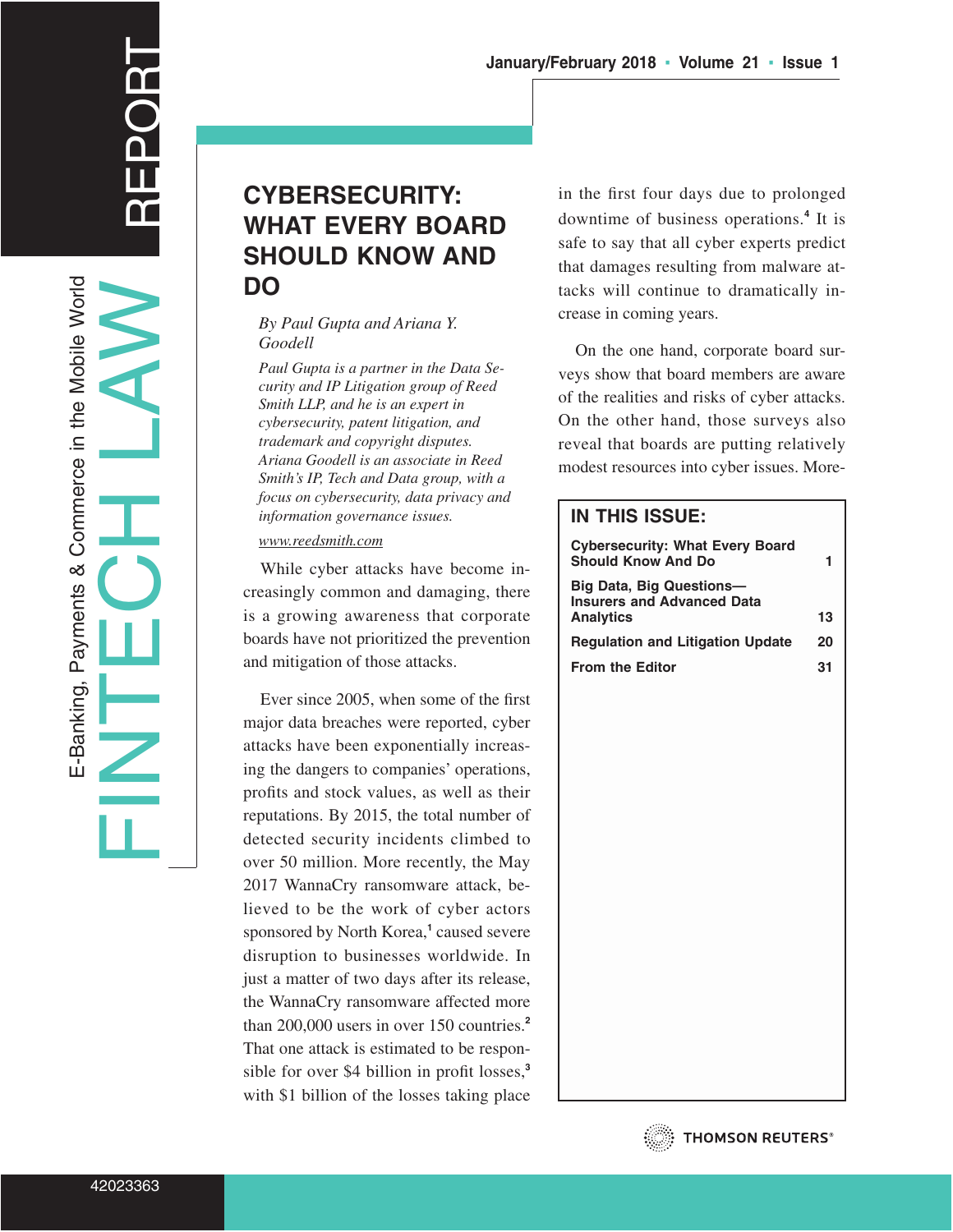over, our actual experiences suggest that all-toomany companies are unprepared for cyber attacks, which tells us that the highest levels of corporate leadership should be accelerating the efforts to prevent and mitigate cyber attacks.

The need to enhance corporate boards cyber preparedness has begun to receive more attention from the general press. For example, in a notable January 10, 2018 article, the Wall Street Journal reported that "Corporate boards are seeking greater insight into cybersecurity risks in the aftermath of the recent breach at Equifax Inc."**<sup>5</sup>** The article observed that as cybercriminals damage company reputations and cause tens of millions in remediation and legal costs, some boards are starting to increase cybersecurity oversight and weighing how to delegate responsibilities among directors. The article further reported, however, that despite the concerns of many directors who believe that the companies they serve are not properly protected against cyber attacks, it is uncommon to have board members or committees focused on information technology risks and strategy.

This article will discuss ways to meaningfully increase cyber resiliency by improving board membership and functions. As boards fill vacancies and search for new members, it should be a priority to add people who have working knowledge of cybersecurity vulnerabilities and best practices for mitigation. Boards should also be more assertive in developing and monitoring cyber plans, rather than relying on technical personnel. Just as boards typically have members who are capable of directing the efforts of CFOs and other financial officers, boards should also have members who are capable of directing the efforts of CIOs, CISOs, and other technical people. And, just as boards have members who are familiar with financial concepts and terminology, boards should also have at least some members who understand cyber issues and are familiar with computer terminology. It should also be noted that cyber issues are increasingly having legal aspects, as explained in this article, so it can be especially helpful to have at least one board member who is experienced with both cyber and related legal issues.

### **I. Six Areas Where Boards Should Provide Leadership**

There are at least six areas in which boards should improve their cyber leadership:

#### **FinTech Law Report**

West LegalEdcenter 610 Opperman Drive Eagan, MN 55123

<sup>©</sup>2018 Thomson Reuters

For authorization to photocopy, please contact the **West's Copyright Clearance Center** at 222 Rosewood Drive, Danvers, MA 01923, USA (978) 750-8400; fax (978) 646-8600 or **West's Copyright Services** at 610 Opperman Drive, Eagan, MN 55123, fax (651) 687-7551. Please outline the specific material involved, the number of copies you wish to distribute and the purpose or format of the use.

This publication was created to provide you with accurate and authoritative information concerning the subject matter covered; however, this publication was not necessarily prepared by persons licensed to practice law in a particular jurisdiction. The publisher is not engaged in rendering legal or other professional advice and this publication is not a substitute for the advice of an attorney. If you require legal or other expert advice, you should seek the services of a competent attorney or other professional.

Copyright is not claimed as to any part of the original work prepared by a United States Government officer or employee as part of the person's official duties.

One Year Subscription  $\bullet$  6 Issues  $\bullet$  \$ 1020.00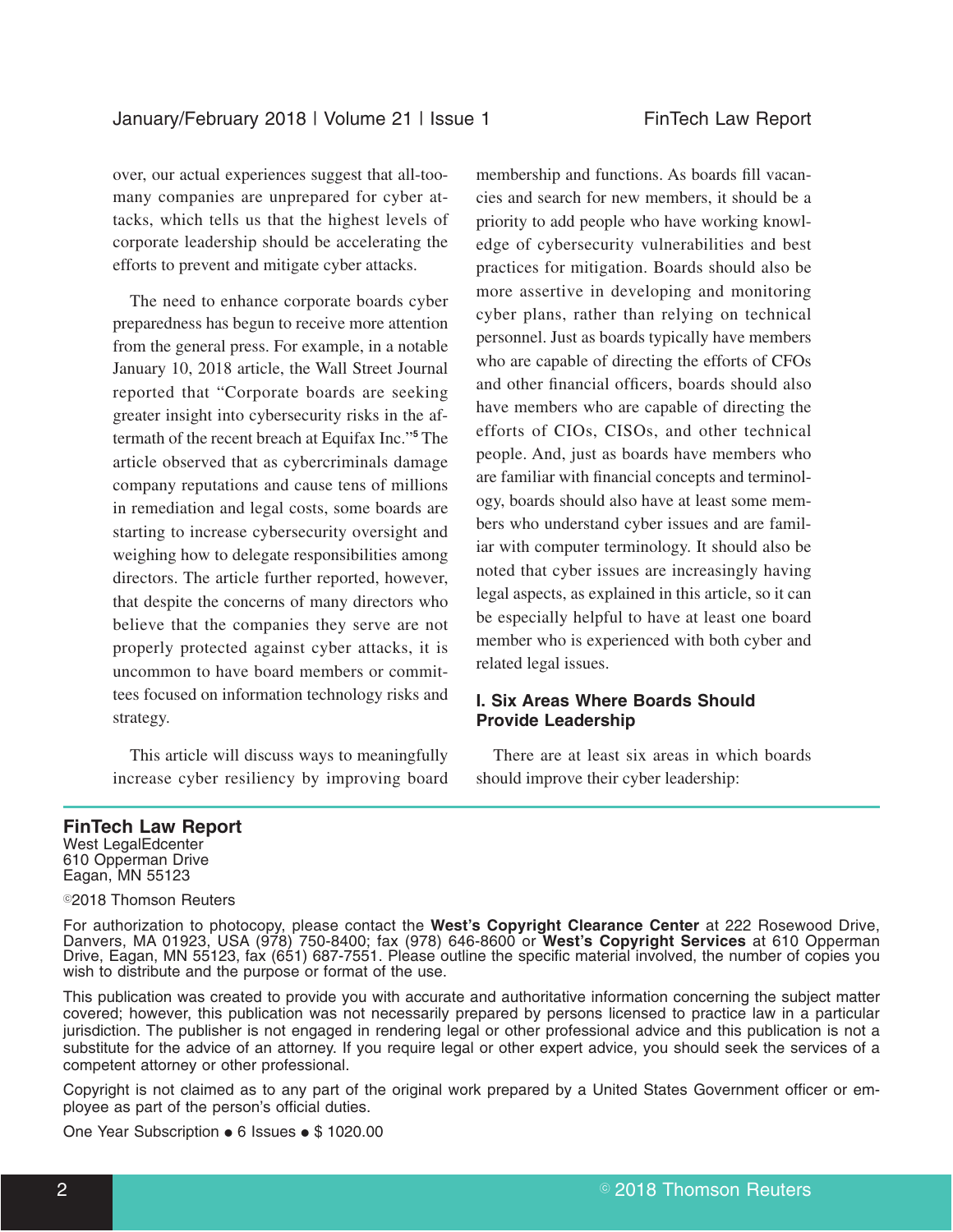### *a. Area #1: Make Security a Team Activity*

If properly directed and monitored, employees at all levels of a company can contribute to cybersecurity. Employees' data security efforts, however, need to be carefully coordinated to ensure an effective response. A lack of coordination increases the likelihood of a cybersecurity breach, and can cause a delay in identifying the breach and implementing a response. Coordinating data security efforts is important because legal, regulatory, and contractual requirements typically mandate swift responses and notifications to persons adversely affected by the breach. For instance, the General Data Protection Regulation, effective May 2018, imposes a breach notification requirement of 72 hours.

Boards should build cross-functional teams with senior management buy-in. A security team should have various stakeholders, including at minimum, the staffs of the Chief Information Officer ("CIO"), Chief Information Security Officer ("CISO"), Physical Security Head, Human Resources Head, and General Counsel. Teams' roles should be well-defined and directors should direct managers to establish clear lines of communication, raising awareness through employee training, and establishing proper escalation procedures.

### *b. Area #2: Monitor Employees' IT Access*

Employees routinely have access to the most sensitive company and personally identifiable information ("PII"), and therefore safeguards should be in place to minimize the risk of employee-instigated breaches. Boards should enforce the process for timely termination of access to company property and networks for em-

ployees known to be leaving. Additionally, boards should curb potential wrongdoing among IT staff with frequent audits, and monitor "danger zone" employees. Danger zone employees are those who have regular access to PII. Finally, boards should implement a process for reviewing access levels in light of employees' job changes.

### *c. Area #3: Develop Robust Data-Mapping and Data Retention Plans*

Before a company can protect its data assets and networks, the company needs to understand where that data is stored and who has access to it. In the event of a cybersecurity breach, isolating the compromised data and the devices in which it is stored is typically the first action item in an incident response.

Accordingly, directors should monitor data mapping, data retention, and disposition. This is an area of scrutiny by the U.S. Securities and Exchange Commission ("SEC"). The SEC's 2015 Cybersecurity Examination Initiative indicates that in the process of examining registered entities regarding cybersecurity matters, the SEC's Office of Compliance Inspections and Examinations will review "[f]irm policies and procedures related to enterprise data loss prevention and information related to . . . data mapping, with particular emphasis on understanding information ownership and how the firm documents or evidences PII." **<sup>6</sup>**

Over and over, reported cybersecurity breaches involve electronically stored information ("ESI") the company had no business or legal reason to retain. Directors need to focus on the issue that information assets become liabilities if they exceed their useful life. Thus, creating an accurate data map for a company is imperative.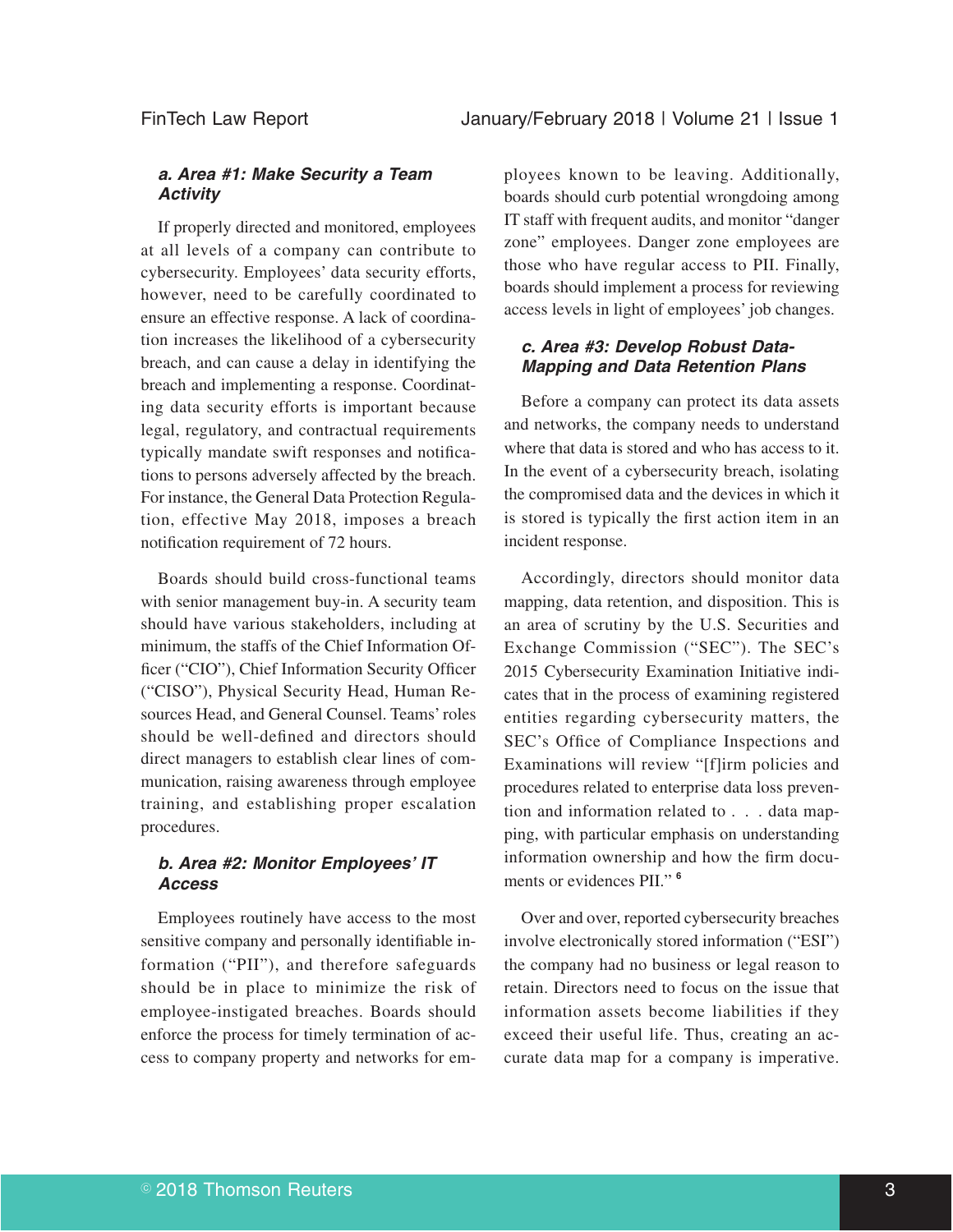Conducting data mapping exercises goes handin-hand with data retention exercises because it enables a company to identify the ESI that it no longer needs. By identifying the ESI no longer necessary to retain, the company can effectively mitigate the risk of losses associated with cybersecurity breaches of unnecessarily retained ESI.

### *d. Area #4: Think About What You Aren't Thinking About*

Boards should direct managers to conduct a holistic review of all potential issues that impact cybersecurity preparedness. Even companies that have invested millions of dollars in cybersecurity measures, and have sophisticated IT breach prevention programs in place, can be foiled by a lack of attention to physical security. Massive losses can also be caused by third-party vendors. Third-party vendor cybersecurity is just as important as a company's cybersecurity. Boards should ensure that the company is reviewing contracts of third-party vendors and auditing the access to their network.

### *e. Area #5: Maintain IT Business Continuity Plans*

The recent WannaCry malware attack demonstrated how disruptive a cyber incident can be to critical business operations. For example, the National Health Service in the United Kingdom was forced to cancel thousands of scheduled operations and appointments because the "WannaCry" malware threatened to delete crucial files unless the NHS paid ransoms.**<sup>7</sup>** Therefore, board members should ensure the company has an effective business continuity plan outlining defensive strategies that minimize operational downtime. Additionally, directors should direct managers to utilize employees or external resources to perform periodic assessments to evaluate the company's cybersecurity readiness.

### *f. Area #6: From Day One, Prepare for Litigation*

Plaintiffs have been aggressively filing cases arising from significant data breaches, often as class actions. After a breach, remediation efforts will generate sensitive information that could be used by an adversary to prove negligence by directors and their companies.

However, other evidentiary privileges may apply to protect such information, notably the attorney-client privilege and the work product doctrine. For example, a recent case**<sup>8</sup>** involving a retailer and a credit card issuer demonstrates how counsel can protect remedial investigative work conducted after a data breach. The retailer sued the credit card company after it fell victim to a cyber-attack involving credit and debit card purchases at its retail stores. The retailer's general counsel hired a cybersecurity investigation firm to conduct a forensic investigation of the breach. When the credit card company requested the general counsel's records related to the investigation, the court largely denied it's discovery requests on grounds that the investigation firm was retained to aid in providing legal advice to the retailer.

To ensure an uninhibited and free flow of communication amongst the IR team, boards should have procedures to ensure that a lawyer is involved in all stages of incident response ("IR") work, including the preventative efforts (e.g., cybersecurity policy development and internal auditing), and remedial efforts to respond to a cybersecurity breach. The IR team should also have their outside partners on retainer. **<sup>9</sup>** Addition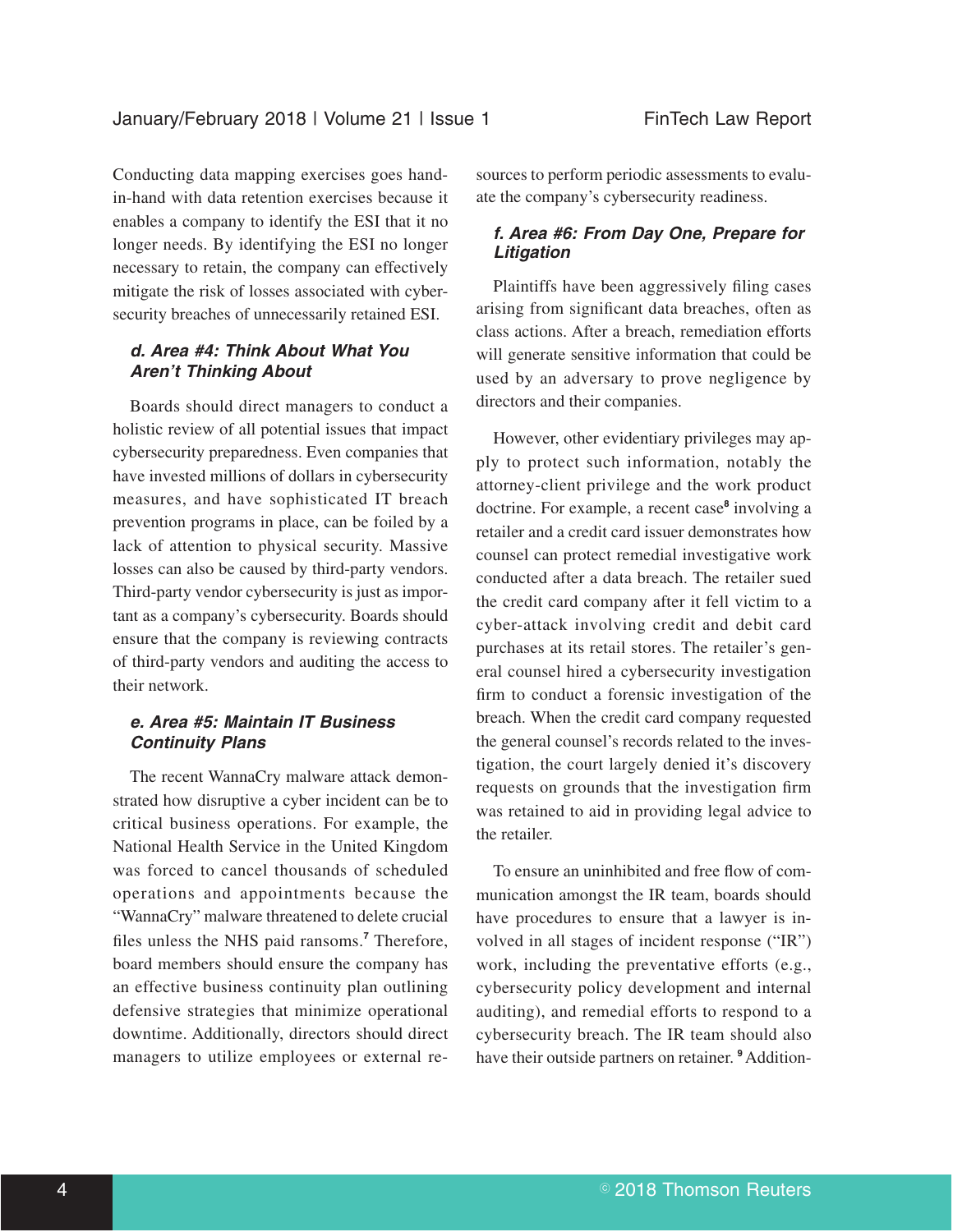ally, the team should take care to preserve metadata and "chain of custody" information, and should have litigation holds in place.

### **II. Regulatory and Litigation Background**

Federal and state agencies are increasingly taking regulatory enforcement action against companies for their cybersecurity failings. Additionally, a number of derivative lawsuits have been filed against companies related to cybersecurity and privacy breaches. Many claims have been dismissed because the company was found to have made a reasonable business judgment at the board level regarding cybersecurity. With the increase of regulatory enforcement and derivative suits, it is important that boards are involved in their company's cybersecurity plan.

### *a. SEC Enforcement*

The SEC considers cybercrime to be "the greatest threat" to U.S. markets.**<sup>10</sup>** The new SEC chairman Jay Clayton stated during his Senate confirmation hearing that he was of the opinion that public companies are not adequately disclosing information pertinent to cybersecurity.**<sup>11</sup>** Additionally, Mr. Clayton said he supported legislation that would require companies to disclose whether any board members have particular cybersecurity experience, and added he believed investors should know how boards are dealing with cyber issues.<sup>12</sup>

*"I think cybersecurity is an area where . . . I don't think there is enough disclosure in terms of whether there is oversight at the board level that has a comprehension for cybersecurity issues. I believe that is something that investors should know, whether companies have thought about the issues, whether it's a particular expertise at the board or not. I agree it's something companies should know. It's a very important part of operat-* *ing a significant company, and any significant company has cyber risk issues."***<sup>13</sup>**

The SEC recently signaled it would bring cases over public company disclosures of cyber security risks and data breaches, which may include enforcement actions against directors.

The SEC has already brought several actions against registered investment firms for cybersecurity failings. For example, in 2015, a major investment firm R.T. Jones was charged with failing to establish the required cybersecurity policies and procedures in advance of a breach. The breach compromised the personally identifiable information (PII) of approximately 100,000 individuals, including thousands of the firm's clients.**<sup>14</sup>** Without admitting or denying the findings, the firm settled and agreed to cease and desist from committing or causing any future violations of Rule 30(a) of Regulation S-P. The firm also agreed to be censured and pay a \$75,000 penalty.**<sup>15</sup>**

Because stock price can be significantly impacted by the occurrence of a cyber-incident, directors should assume that both regulators and plaintiffs' counsel will be more likely to challenge both nondisclosure of cybersecurity breaches or vulnerabilities and insufficient implementation of an IR plan. Directors should consider this increased risk of a regulatory challenge in developing adequate plans.

### *b. Other Federal & State Enforcement Activities*

Other federal agencies, including the Department of Treasury and New York State agencies are also aiming to implement regulations to enforce board involvement in cybersecurity. In an Advance Notice of Proposed Rulemaking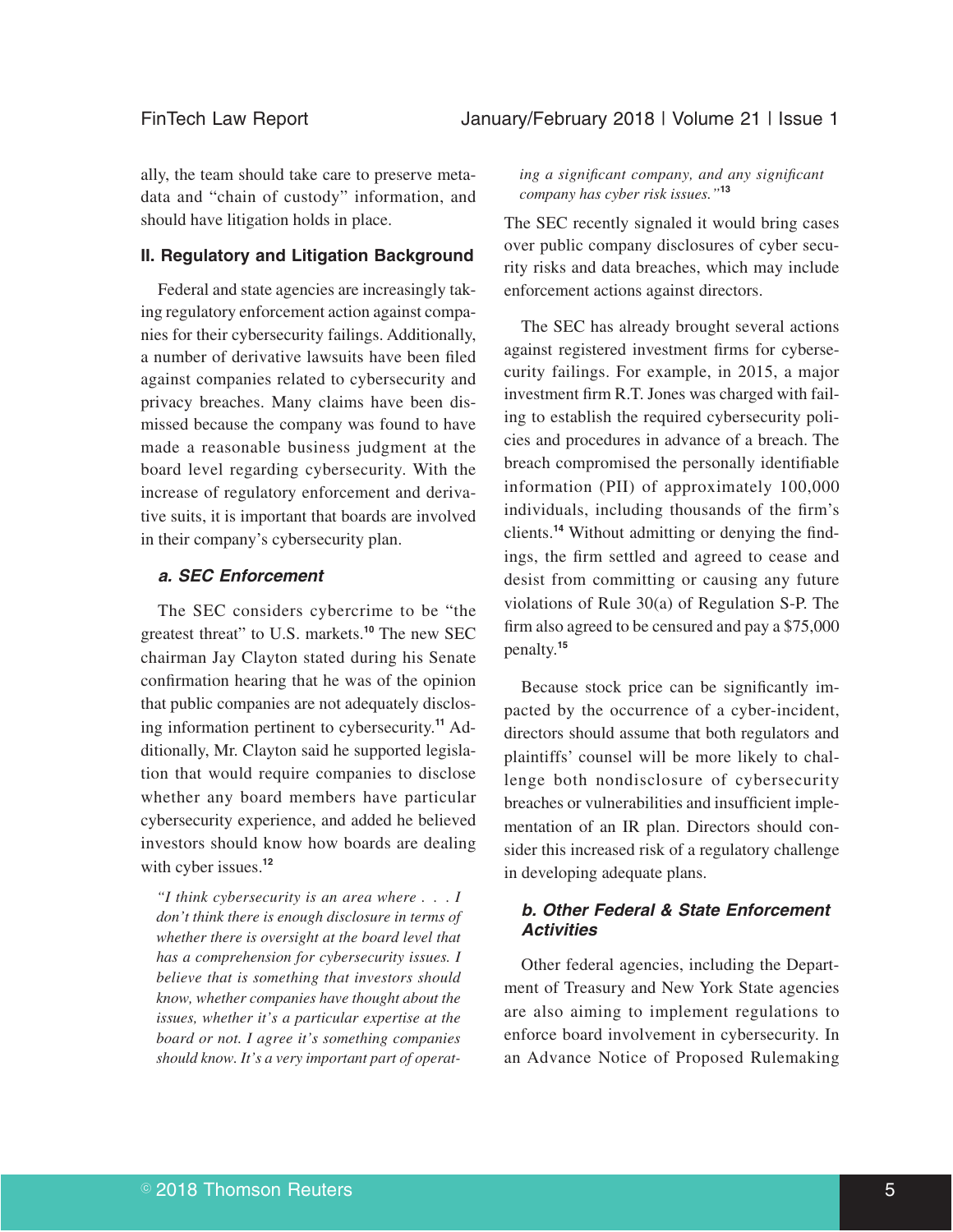("ANPR"), the U.S. Department of Treasury sought public comment on standards that would require the nation's largest banks to improve their cybersecurity governance, including board-level approvals and "expertise in cybersecurity."**<sup>16</sup>** The comment period ended January 17, 2017, and bank regulators will use information collected from the ANPR to develop a more detailed proposed rule that will be published for public comment at a later date. A new proposed rule is still forthcoming.

New York's Department of Financial Services has implemented cybersecurity regulations with unprecedented requirements that exceed existing federal and state cyber regulation. These requirements include a board review of a required 14 point comprehensive cybersecurity policy and written certification from a senior corporate officer.**<sup>17</sup>** New York's recent adoption of these regulations demonstrates an ongoing shift in public policy towards a more expansive approach to cybersecurity. It is anticipated that other states will implement similar regulations in the near future.**<sup>18</sup>**

### *c. Litigation*

Many shareholder derivative lawsuits have been filed against directors and officers alleging claims for breach of fiduciary duty, or even securities fraud, relating to the data breach.**<sup>19</sup>** The claims typically follow a similar fact pattern in which the plaintiff alleges that the company breached its fiduciary duties by failing to implement a system of internal controls to protect customers' personal and financial information, and by causing or allowing the company to conceal the data breaches from investors. The Chamber of Commerce reports that four law firms, including Edelson PC and Lieff Cabraser

Heimann & Bernstein LLC, are asserting the majority of the privacy and cybersecurity-related lawsuits against boards in an effort to take advantage of this evolving legal landscape.**<sup>20</sup>** Many plaintiffs' claims have been dismissed for failing to meet the required standard of care because the defendant companies were found to have made reasonable business judgements regarding cybersecurity. These judgments include having security measures in place pre-breach, changes enacted post-breach, and management's reports to the board's audit committee and corporate responsibility committee covering the company's data security measures.

### **III. Analyses to Date of Cyber Board Issues**

Over the past three years, organizations like ISACA, Korn Ferry, SpencerStuart, and World Economic Forum have taken a particular interest in the board's role in cybersecurity. The following reports analyze how comfortable boards currently are with cybersecurity and what their role is as leaders of a company.

### *a. 2014 ISACA Report*

In 2014, ISACA and The Institute of Internal Auditors Research Foundation issued the report *Cybersecurity: What the Board of Directors Needs to Ask.* The report was prompted by the Institute of Internal Auditors Audit Executive Center's "Pulse of the Profession 2014" survey which indicated that while 65% of board members perceive cybersecurity as a high risk, only 14% of board members reported that they were actively involved in specific actions related to cybersecurity.**<sup>21</sup>** The report highlights that board members need to be aware of potential cyber threats, and how to properly defend against them.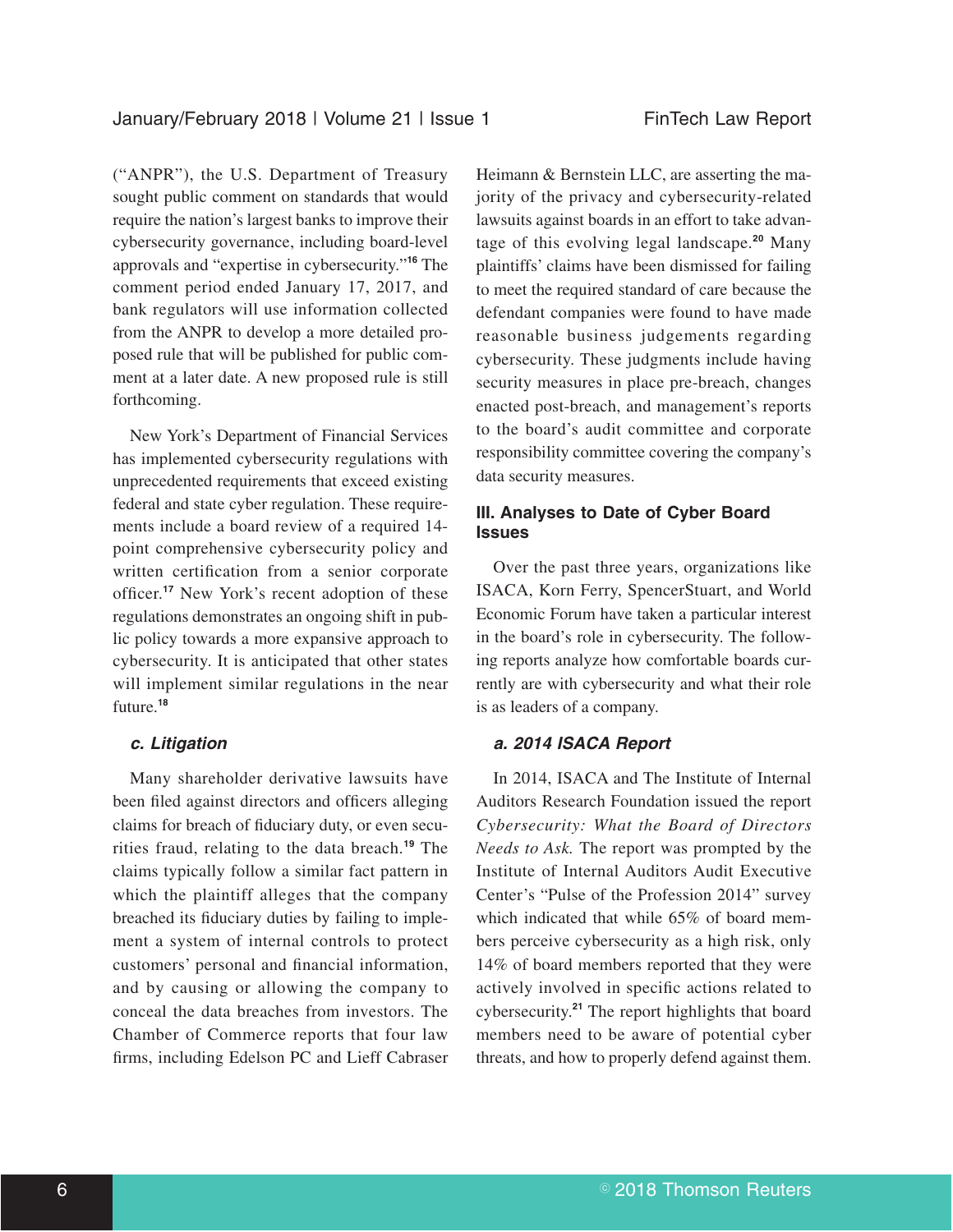According to the report, boards should be familiar with the management of security governance, and the company's incident response protocol.**<sup>22</sup>** Boards also need to be aware of the company's security framework (i.e. HIPAA, PCI-DSS, etc.), and persistent internal and external cyber threats.**<sup>23</sup>** Potential cyber threats include: employees bring their own device ("BYOD") and smart devices, disaster recovery and business continuity, periodic access reviews, and log reviews.**<sup>24</sup>**

Cloud computing and third party outsourcing are also risks that the board should be aware of. Cloud computing includes internet solutions that the company uses day-to-day. The solutions may be salesforce.com, box.net, or Microsoft 365.**<sup>25</sup>** Instead of cloud computing, companies may outsource critical business processes, like payroll, accounts payable, and accounts receivable to a third party. Boards should be aware that the lack of control surrounding third-party services can pose a serious cybersecurity risk to the company.**<sup>26</sup>**

The ISACA report also introduces the three lines of defense concept. This concept helps the board and company defend against potential cyberattacks.**<sup>27</sup>** There are two actors responsible for the three lines of defenses, the senior management and the board. The senior management is on the first line of defense. They are responsible for the implementation of cybersecurity policies and standards, and the day-to-day monitoring of the networks and infrastructure.**<sup>28</sup>** The CISO is in the second line of defense. The CISO is responsible for governing the financial control, security, risk management, quality, inspection, and compliance of the company. They must ensure that the appropriate monitoring, reporting, and track-

ing are being performed by IT operations. **<sup>29</sup>** Finally, both the senior management and the board are on the third line of defense. Both of these actors are responsible for the internal audit that ensures that the first and second lines of defense are functioning properly.**<sup>30</sup>** It is important that the senior management and the board should work together to implement the internal audit.**<sup>31</sup>**

### *b. 2015 Korn Ferry Report*

With cyberattacks on the rise, Korn Ferry issued the report, *Navigating the Digital Age: The Definitive CyberSecurity Guide for Directors and Officers,* to help boards prepare for cybersecurity.**<sup>32</sup>** Cybersecurity is a new role for directors, many of whom feel unequipped to deal with it because it does not relate to traditional areas of director expertise. Therefore, it is important that companies ensure that everyone on the board is speaking the same language when it comes to cyber threats and security.**<sup>33</sup>** Once cyber threats have been identified as a critical risk, it must be managed with the same rigor and processes applied to other risks and remain visible on director's dashboards, with key, comprehensible metrics.**<sup>34</sup>** The board's most important role lies in asking the right questions, which may require business smarts and good old-fashioned common sense but not necessarily technical cybersecurity expertise.**<sup>35</sup>** The right questions can help ensure that there is alignment from the top and that the company has a firm grasp on cybersecurity.**<sup>36</sup>**

Besides asking the right questions at board meetings, there are three other practical ways that boards can be on the front lines of cybersecurity. First, when appointing new board members, boards should look at candidates who are knowl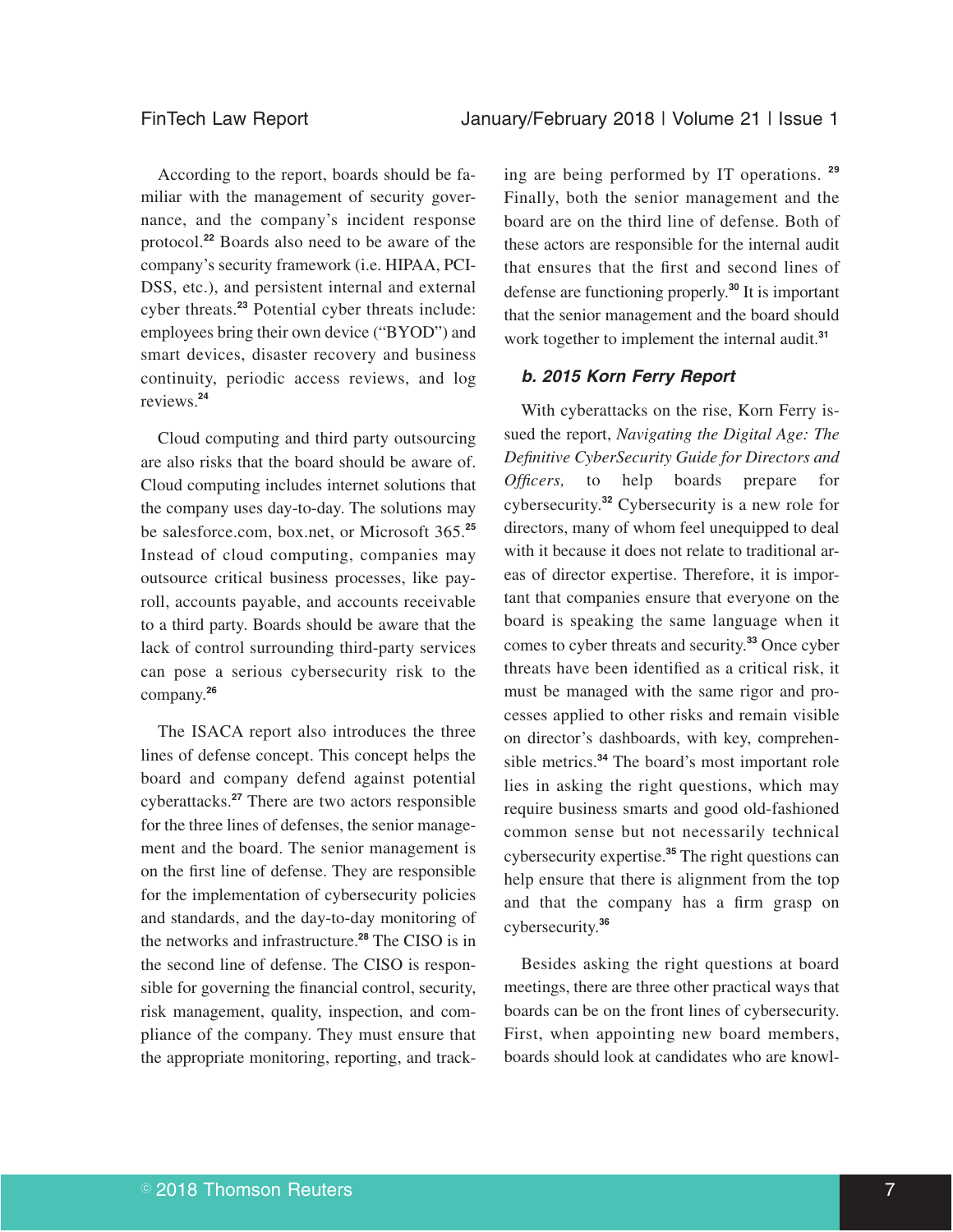edgeable in cybersecurity.**<sup>37</sup>** Secondly, the board should be involved when senior management creates and employs robust prevention, detection, and response plans.**<sup>38</sup>** Finally, boards should stay in communication with the executive level management and continue to monitor cybersecurity in metrics.**<sup>39</sup>**

### *c. 2016 SpencerStuart Survey*

In 2016, SpencerStuart released their inaugural *2016 Global Board of Directors Survey.* The comprehensive survey looks at what board directors think when it comes to the company's risks, and board's strengths and weaknesses. Board directors are taking a more strategic, dynamic, and responsive role with the proliferation of cyberattacks.**<sup>40</sup>** These attacks, which can cause a company financial loss and reputational damage, increase the scope of risk oversight.**<sup>41</sup>** The key findings of the SpencerStuart survey include what boards think their awareness and readiness for cyberattacks are, the political issues most relevant to the board, and challenges the board faces in achieving strategic objectives.

Board directors globally express the most concern about regulatory and reputational risk, followed by cybersecurity. This is compared to their concerns about activist investors and supply chain risk.**<sup>42</sup>** When asked to indicate the level of concern and level of readiness the company has in place on a scale from 1-5, companies on average rate the risk and readiness of cybersecurity to their company as a 3.2.**<sup>43</sup>** This means that on average companies view cyberattacks as a moderate to great threat. Similarly, on average, companies are moderately to greatly prepared for cyberattacks.**<sup>44</sup>** Furthermore, the average board rates their board processes for cybersecurity as a 3.0.**<sup>45</sup>** Meaning the board views their board process for cybersecurity as average.

Board directors indicated that cybersecurity is one of the three most relevant political issues. 39% of board directors viewed cybersecurity as a relevant political issue.**<sup>46</sup>** That is third to the regulatory environment (59%) and the economy (65%).**<sup>47</sup>** Interestingly enough, only 9% of board directors view cybersecurity as a challenge in achieving the company's strategic objectives.**<sup>48</sup>** This is compared to attracting and retaining top talent, which 41% of directors view as a challenge.**<sup>49</sup>**

### *d. 2017 NACD Director's Handbook on Cyber-Risk Oversight*

Due to the increased focus on the board's role in cybersecurity oversight, the National Association of Corporate Directors ("NACD") published an updated handbook with guidance for officers and directors on managing cybersecurity risks.**<sup>50</sup>** The NACD identified five action items it believes all corporate boards should consider as they seek to enhance their oversight of cyber risks. These action items include:

- 1. Understand and approach cybersecurity as an enterprise-wide risk management issue, not just an IT issue.
- 2. Understand the legal implications of cyber risks as they relate to their company's specific circumstances.
- 3. Gain adequate access to cybersecurity expertise, and discussions about cyber-risk management should be given regular and adequate time on the board meeting agenda.
- 4. Set the expectation that management will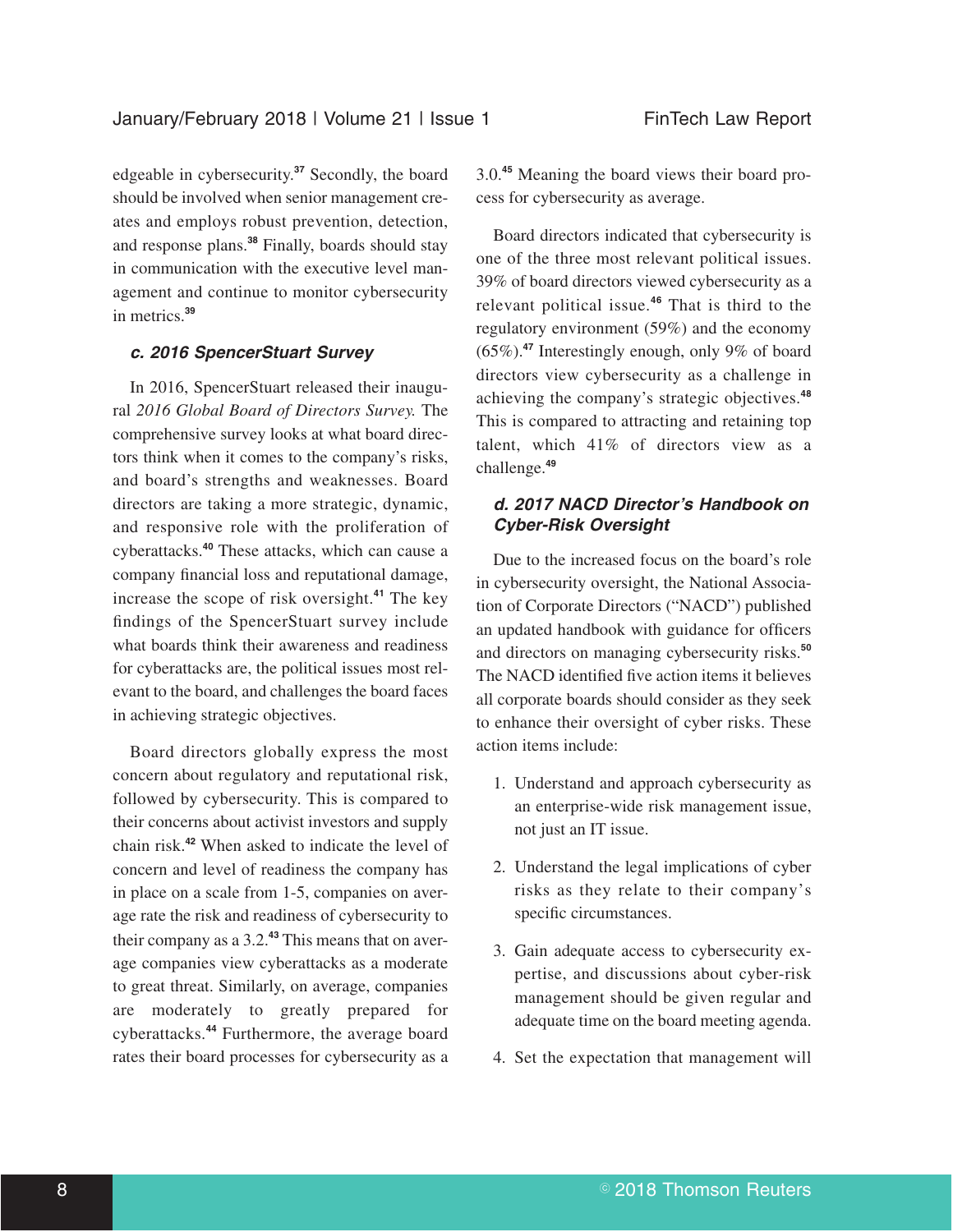establish an enterprise-wide cyber-risk management framework with adequate staffing and budget.

5. Board-management discussion of cyber risk should include identification of which risks to avoid, accept, mitigate, or transfer through insurance, as well as specific plans associated with each approach.**<sup>51</sup>**

### *e. 2017 World Economic Forum Report*

With companies now using technology and the internet to meet their business needs, the World Economic Forum has been working to ensure business leaders are aware of the inherent risks of such technology.**<sup>52</sup>** The World Economic Forum believes in two main ideas when it comes to cybersecurity. The first idea is that leadership has a vital role in securing resilience against cyberattacks. Secondly, company leaders need a mindset that goes beyond cybersecurity to build a more effective cyber strategy and incorporate it into the overall strategic plan.**<sup>53</sup>** In the report, *Advancing Cyber Resilience Principles and Tools for Boards,* the World Economic Forum gives boards 10 principles to effectively deal with cyber challenges and to implement cyber resilience.

The first principle is taking responsibility for cyber resilience. The board should take on ultimate responsibility for oversight of cyber risk and resilience. The board may decide to delegate the oversight committee to an existing committee, or to a new committee.**<sup>54</sup>**

The second principle is taking command of the subject. When new board members join, they should receive cyber resilience training and ongoing updates on threats and trends. Board

directors should also receive advice and assistance from an independent expert at the board's request.**<sup>55</sup>**

The third principle is appointing an experienced accountability officer. This officer is responsible for reporting to the board the company's capabilities, management, and implementation of cyber resilience.**<sup>56</sup>**

The fourth principle is integrating cyber resilience into the company's strategic plan. This includes integrating cyber resilience into the budget and resource allocation.**<sup>57</sup>**

The fifth principle is assessing and being aware of the company's risk appetite and tolerance. It is important that the risk appetite is aligned with the company's strategic plan, regulatory requirements, and the appropriate industry benchmarks.**<sup>58</sup>**

The sixth principle is holding management responsible for assessing and reporting risks, threats, and events. This should be a standing agenda item during board meetings.**<sup>59</sup>**

The seventh principle is to ensure that management supports the accountability officer with the creation, implementation, testing, and ongoing monitoring of cyber resilience plans. All of which should be reported regularly to the board.**<sup>60</sup>**

The eighth principle is creating a community with the company's stakeholders. It is important management collaborates with stakeholders appropriately to ensure systemic cyber resilience.**<sup>61</sup>**

The ninth principle is ensuring that an independent review is carried out annually.**<sup>62</sup>**

Finally, the tenth principle is reviewing the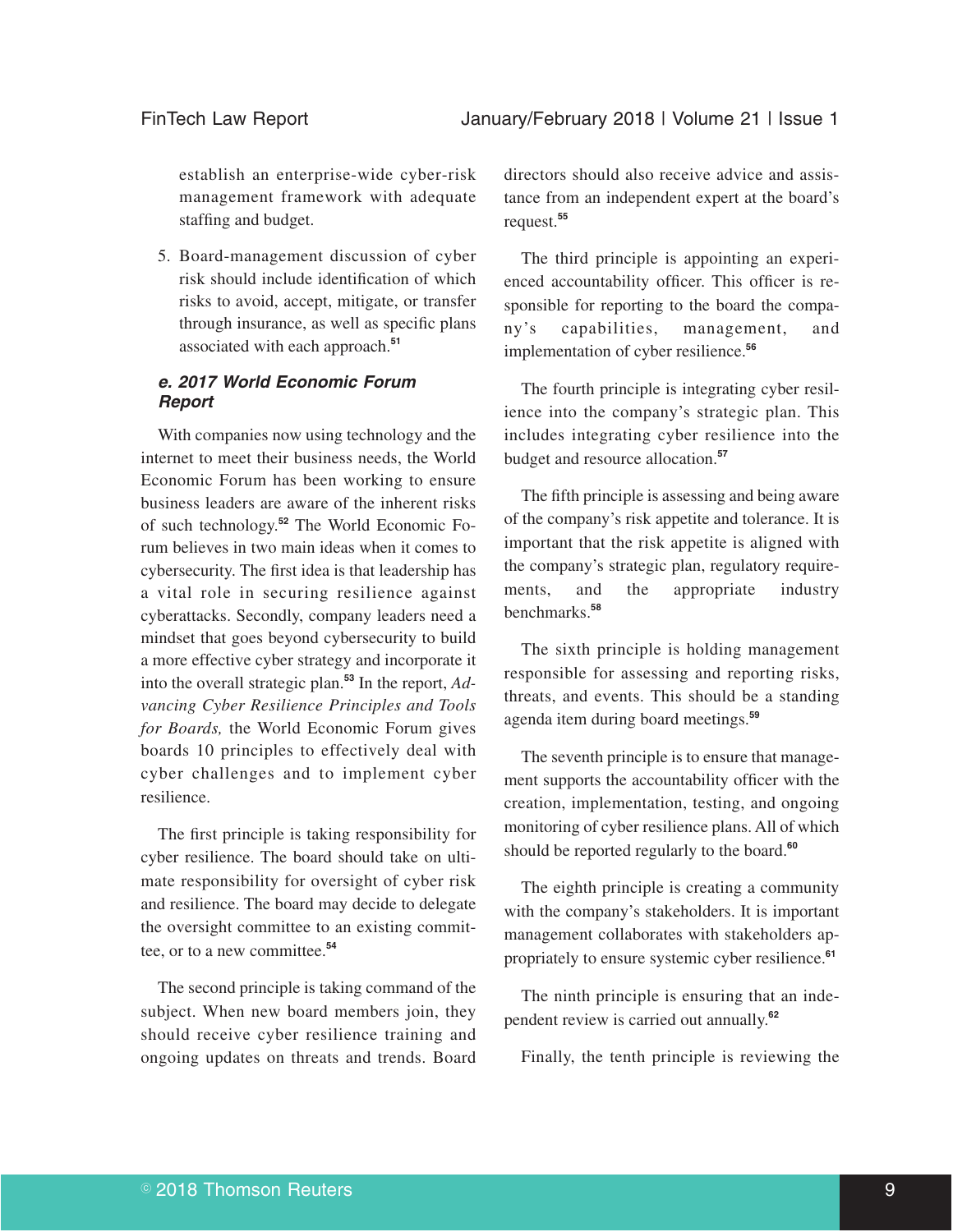board's performance in implementing cyber resilience to ensure effectiveness.**<sup>63</sup>**

### **IV. Board of Directors Cybersecurity Readiness Checklist**

The average board is uncomfortable with the topic of cybersecurity. However, being familiar with the topic is crucial in an age where cyberattacks carry a significant risk. Below is a checklist of what boards should do to help them be proactive and secure in the cyber world.

### *1. Ensure Knowledge Among the Board and Staff*

- Does the company have a staff that is the company's security lead?
- Does our Board of Directors have at least one director that has knowledge and expertise in cybersecurity?

### *2. Understand Current and Potential Resources*

- What is IT's budget?
- What does the IT management team look like?
- Would the company benefit from having a privacy committee?

### *3. Assess Risk*

- What information does the company collect from its customers, suppliers, etc.?
- What is the company's IT infrastructure?
- Does the company use IT outsourcing? If so, how is the information handled by third parties?
- What are the IT benchmarks and regulations in the company's industry?
- $\bullet$  What is the risk exposed to the information we collect both internally and externally?
- What are the holes that need to be patched to ensure that the information we collect is secure?
- Conduct an on-going risk assessment

### *4. Implement New Policies*

- E Writing and implementing policies and procedures
	- Write and implement a prevention plan
		- $\bullet$  How will the company protect the information the company collects from cyberattacks?
		- What are the specific strategies and procedures that will be/are implemented?
	- Write and implement an incident response plan
		- How will the company handle a cyberattack?
		- What are the specific strategies and procedures that will be/are implemented?

### *5. Review Insurance Coverage and Insure Liabilities Relating to Cyber Attacks*

- Does the company's insurance policy cover data privacy breaches?
- Does the company's insurance policy cover cybersecurity risks?
- Try to secure "business interruption coverage" which includes:
	- Systems Failure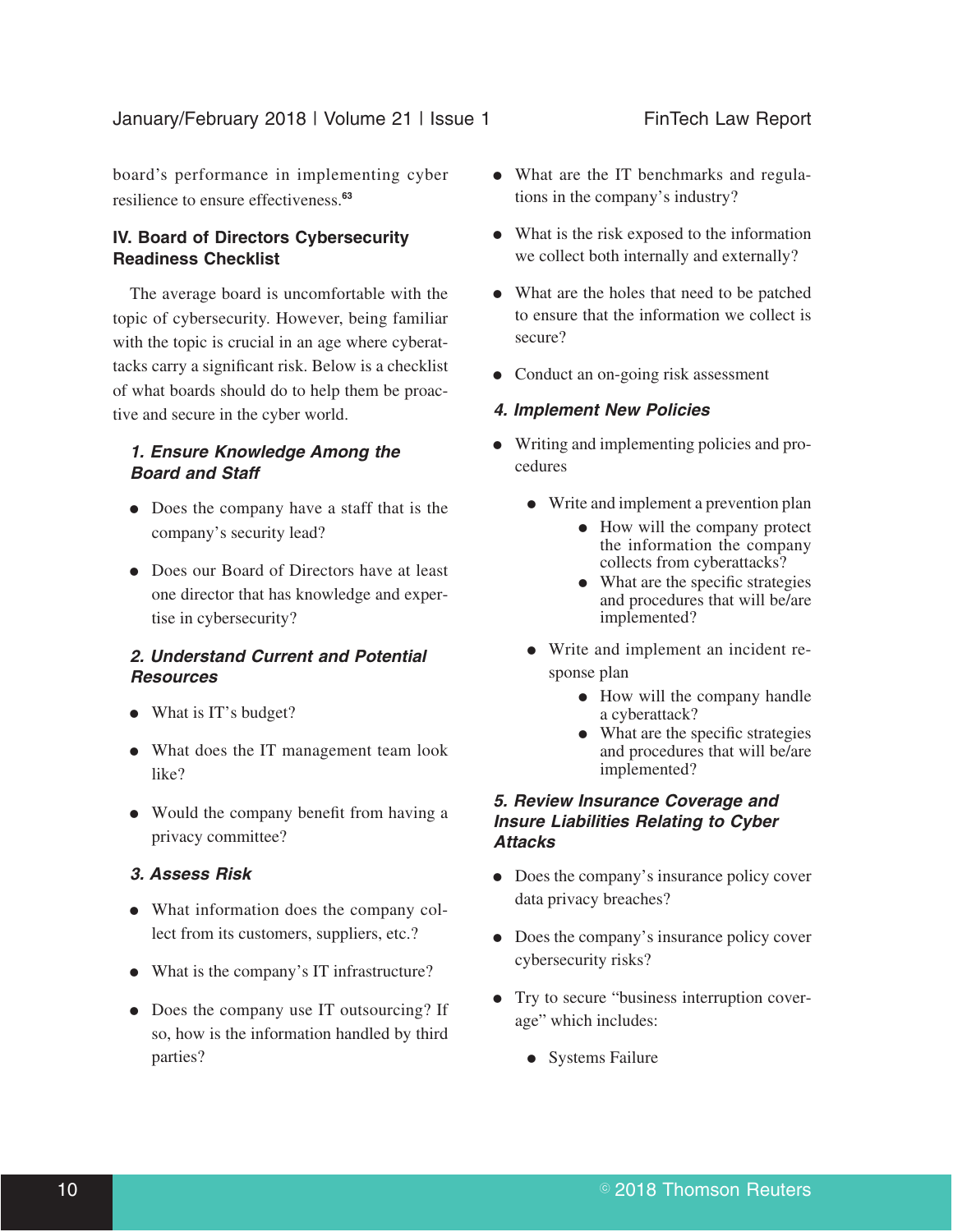- Cyber Extortion
- Digital Asset Restoration
- Contingent Business Interruption Coverage

#### **ENDNOTES:**

**<sup>1</sup>** Ellen Nakashima, *The NSA has linked the WannaCry computer worm to North Korea*, Washington Post (1970), http://wapo.st/2s2G1G g?tid=ss\_tw-bottom& utm\_term;=.50891976d 352 (last visited Aug 11, 2017).

**<sup>2</sup>***Ransomware cyber-attack threat escalating - Europol*, BBC News (2017), http://www.bbc.co m/news/technology-39913630 (last visited Aug 11, 2017).

**3** Jonathan Berr, *"WannaCry" ransomware attack losses could reach \$4 billion*, CBS News (2017), http://www.cbsnews.com/news/wannacr y-ransomware-attacks-wannacry-virus-losses/ (last visited Aug 11, 2017).

**<sup>4</sup>***Ransomware Damage Costs \$5 Billion in 2017, Up from \$350 Million in 2015*, Cybersecurity Ventures (2017), http://cybersecurityventure s.com/ransomware-damage-report-2017-5-bill ion/ (last visited Aug 11, 2017).

**5** Joann S. Lublin & AnnaMaria Andriotis, Boards Seek Bigger Role in Thwarting Hackers The Wall Street Journal (2018), https://www.wsj. com/articles/boards-seek-bigger-role-in-thwartin g-hackers-1515596400 (last visited Jan 17, 2018).

**6**Office of Compliance Inspections and Examinations ("OCIE"), *OCIE's 2015 Cybersecurity Examination Initiative*, Volume IV, Issue 8, Sept. 15, 2015, *available at* https://www.sec.gov/ ocie/announcement/ocie-2015-cybersecurity-exa mination-initiative.pdf

**<sup>7</sup>**Alex et al., Why 'WannaCry' Malware Caused Chaos for National Health Service in U.K. NBCNews.com (2017), http://www.nbcne ws.com/news/world/why-wannacry-malware-ca used-chaos-national-health-service-u-k-n760126 (last visited Aug 16, 2017).

**<sup>8</sup>***Genesco, Inc. v. Visa U.S.A., Inc.*, 302 F.R.D. 168 (M.D. Tenn. 2014).

**<sup>9</sup>**Reed Smith developed a first-of-its-kind tool designed to help companies clarify their notification strategy in response to a data loss incident. For more information, please visit: www.Breach RespondeRS.com.

**<sup>10</sup>**Carmen Germaine, *SEC Poised To Turn Cybersecurity Focus Into Enforcement,* LAW 360 (Jul 17, 2017, 4:18 PM), https://www.law 360.com/articles/937197/sec-poised-to-turn-cyb ersecurity-focus-into-enforcement.

**11**Clayton Backs Improvements to Cybersecurity Disclosures, Thomson Reuters Tax & Accounting (2017), https://tax.thomsonreuters.com/ media-resources/news-media-resources/checkpo int-news/daily-newsstand/clayton-backs-improv ements-to-cybersecurity-disclosures/ (last visited Aug 11, 2017).

**<sup>12</sup>**Id.

**<sup>13</sup>**SEC Nominee Jay Clayton Defends Prior Work Lawyer Goldman Sachs, Mar 23 2017, C-SPAN.org, https://www.c-span.org/video/? 425840-1%2Fsec-nominee-jay-clayton-defendsprior-work-lawyer-goldman-sachs& start;=7116 (last visited Nov 28, 2017).

**14***SEC Charges Investment Adviser With Failing to Adopt Proper Cybersecurity Policies and Procedures Prior To Breach*, SEC (Jul. 2.3, 2017, 4:18 PM), https://www.sec.gov/news/pressreleas e/2015-202.html.

#### **<sup>15</sup>**Id.

**<sup>16</sup>**Alejandro H. Cruz, Craig A. Newman & Michael F. Buchanan, *Cyber in the Board Room: Balancing Risk and Oversight,* PATTERSON BELKNAP (Jul. 18, 2017, 4:28 PM), https://ww w.pbwt.com/privacy-and-data-security/data-secu rity-law-blog-2/cyber-board-room-balancing-ris k-oversight/.

**<sup>17</sup>***Id.*

**<sup>18</sup>**Michael Krimminger & Cleary Gottlieb Steen, *New York Cybersecurity Regulations for Financial Institutions Enter Into Effect*, HAR-VARD LAW SCHOOL FORUM ON CORPO-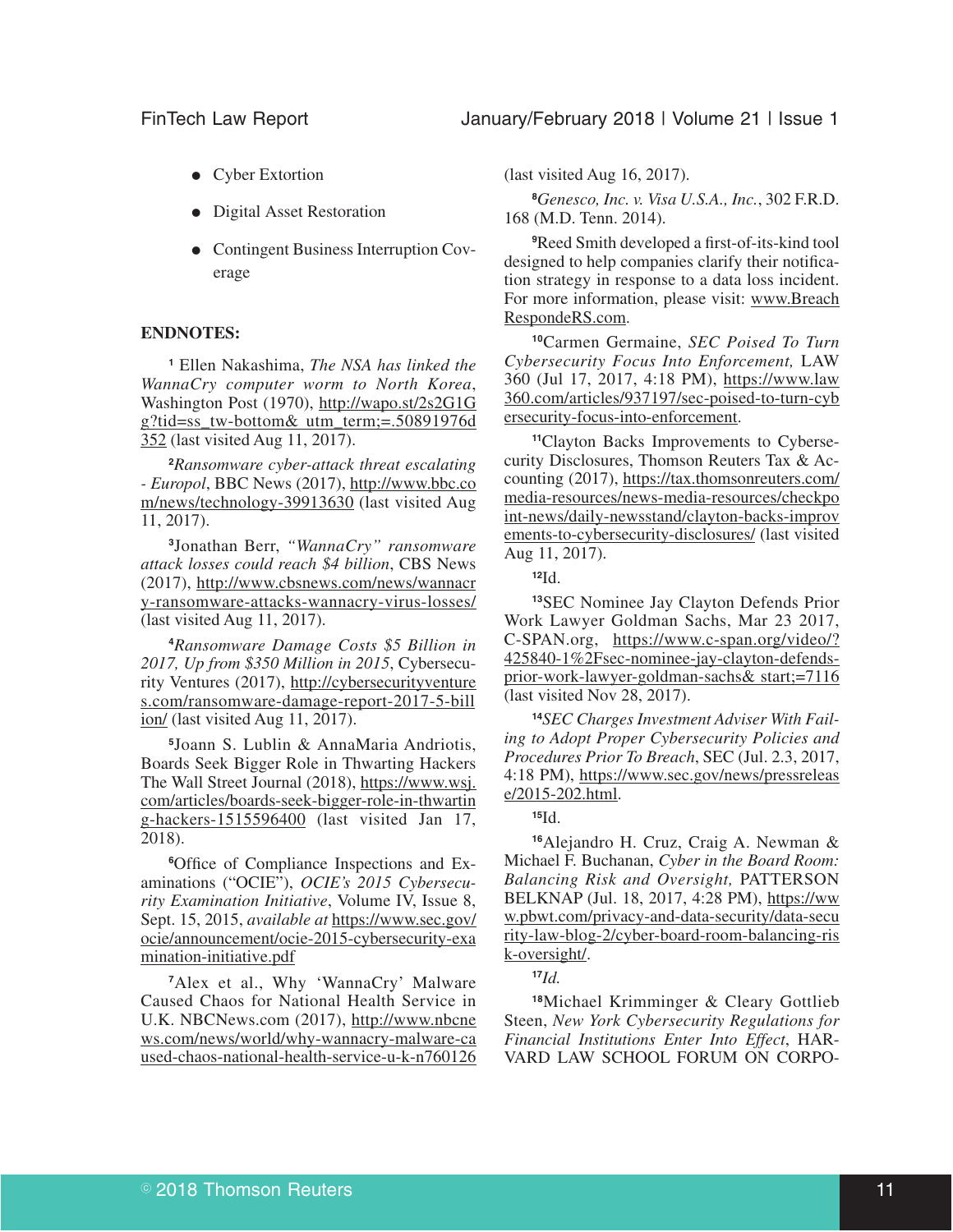RATE GOVERNANCE AND FINANCIAL REGULATION (Jul. 26, 2017, 2:58 PM), https:// corpgov.law.harvard.edu/2017/03/25/new-york-c ybersecurity-regulations-for-financial-institution s-enter-into-effect/.

*See, e.g.*, *Palkon v. Holmes*, 2014 WL 5341880 (D.N.J. 2014).

Engineered Liability: The Plaintiffs' Bar's Campaign to Expand Data Privacy and Security Litigation, Institute for Legal Reform, http://ww w.instituteforlegalreform.com/research/engineer ed-liability-the-plantiffs-bars-campaign-to-expa nd-data-prviacy-and-security-litigation (last visited Nov 21, 2017).

THE INSTITUTE OF INTERNAL AUDI-TORS RESEARCH FOUNDATION 6, CYBERSECURITY: WHAT THE BOARD OF DIRECTORS NEEDS TO ASK (2014).

| $22Id.$ at 14.                                   | `IPL: |
|--------------------------------------------------|-------|
| $^{23}$ Id.                                      | 53    |
| $24$ Id.                                         | 54    |
| $25$ <i>Id.</i> at 9.                            | 55    |
| $^{26}$ Id.                                      | 56    |
| $^{27}Id.$                                       | 57    |
| $^{28}$ <i>Id.</i> at 16.                        | 58    |
| $^{29}$ Id.                                      | 59    |
| $30$ Id.                                         | 60    |
| 31d.                                             | 61    |
| <sup>32</sup> KORN FERRY, Navigating the Digital | 62    |
| ge: The Definitive CyberSecurity Guide for       | 63    |

Age: The Definitive CyberSecurity Guide for Directors and Officers (2015).

*Id. Id.* at 3. *Id.* at 2. *Id.* at 5. Id. Id. SPENCERSTUART, 2016 GLOBAL BOARD OF DIRECTORS SURVEY 2 (2016).

*Id.*.

*Id.* at 2.

*Id.*at 18. *Id.* Id. *Id.* at 21. *Id.* at 16 - 17. Id. *Id.*at 19 - 20. Id.

NACD Director's Handbook on Cyber-Risk Oversight, NACD - National Association of Corporate Directors (2017), https://www.nacdonl ine.org/Store/ProductDetail.cfm?ItemNumber= 10687 (last visited Nov 21, 2017).

Id.

WORLD ECONOMIC FORUM, AD-VANCING CYBER RESILIENCE PRIN-ES AND TOOLS FOR BOARDS 3, (2017).

*Id.* at 4. *Id.* at 8. Id.

Id.

Id.

Id.

Id.

Id.

Id.

Id. Id.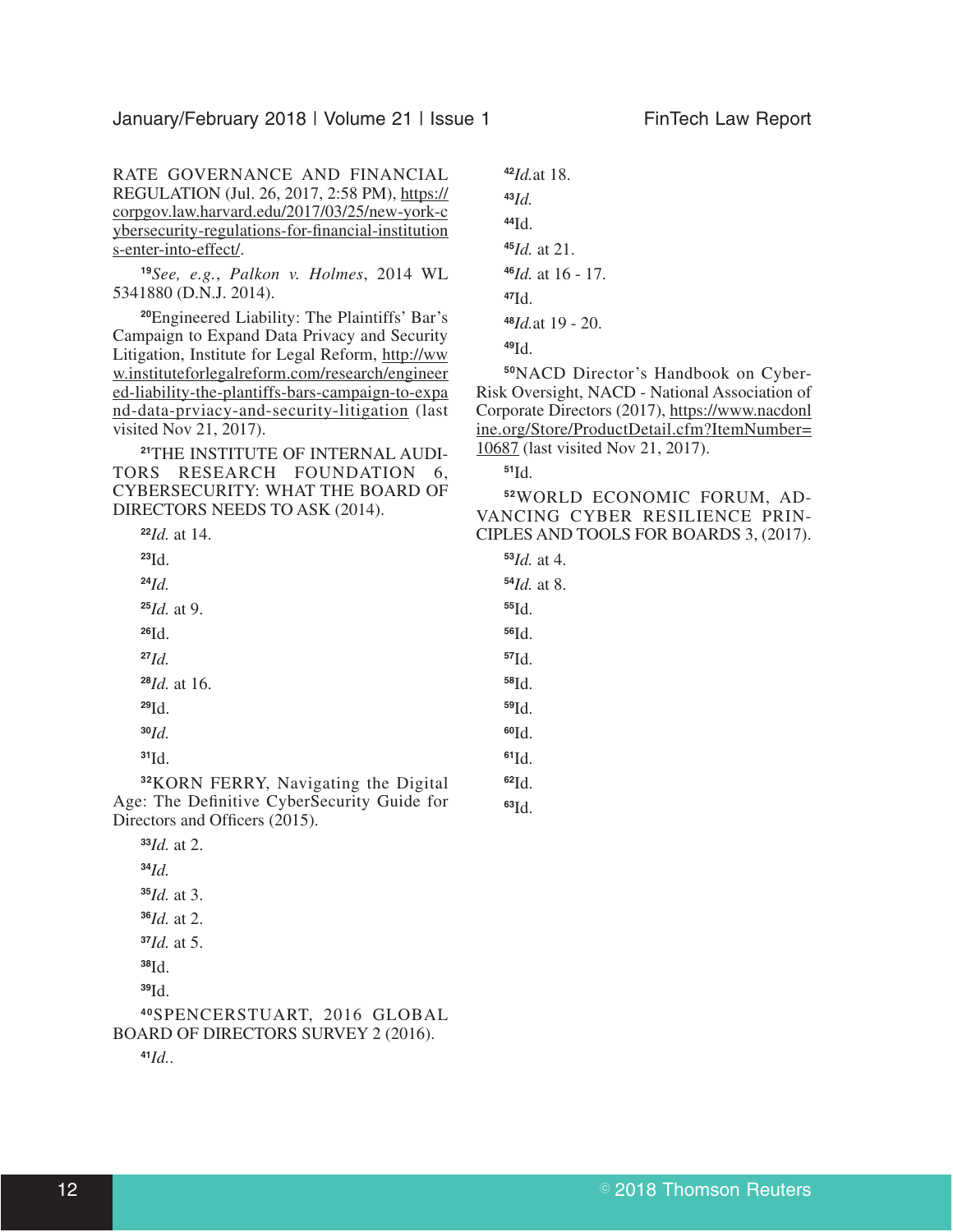# **FROM THE EDITOR**

#### *Katie Wechsler*

This issue of *FinTech Law Report* offers practical advice and valuable insights for those in the FinTech space.

#### Cyber and Boards

First, Paul Gupta and Ariana Goodell of Reed Smith focus on how boards of directors should approach cybersecurity. Cybersecurity is a top priority and concern for companies across a wide variety of industries, and that needs to be reflected at the board level, with directors that have working knowledge of cybersecurity along with careful and thoughtful oversight of the company's cyber policies and procedures.

Mr. Gupta and Ms. Goodell focus on six areas related to cyber where a board should provide leadership: (1) make security a team activity; (2) monitor employees' IT access; (3) develop robust data-mapping and data retention plans; (4) think about what you aren't thinking about; (5) maintain IT business continuity plans; and (6) from day one, prepare for litigation. This article also looks at state and federal enforcement and litigation, highlighting the importance of board's involvement in their company's cybersecurity plan. Mr. Gupta and Ms. Goodell highlight three reports from different organization which analyze how comfortable boards currently are with cybersecurity and what their role is as leaders of a company. Finally, if that wasn't enough practical and worthwhile guidance, the article concludes with a board of directors cybersecurity readiness checklist. This article, complete with pragmatic advice, should be required reading for anyone serving or considering serving as a director of a

company, as well as for those supporting those directors.

### **InsurTech**

Next, Bridget Hagan of The Cypress Group provides a thorough and thoughtful look at the role of big data and advanced data analytics in the insurance field. Ms. Hagan details ways in which insurance companies are utilizing big data, innovation, and technology to improve outcomes for consumers and industry. While these advancements are positive for insurers and policyholders, as they can improve the customer experience, increase efficiencies, and reduce costs, they are not without cause for concern. The article provides a comprehensive review of what concerns regulators, on a state, federal and international level, have raised, including privacy issues, and the potential for intentional and unintentional discrimination. These concerns need to be understood and carefully thought through and mitigated to ensure big data and analytics can achieve the positive outcomes they promise. This is not just true for those in insurance, but for anyone using or contemplating using big data.

With big data comes big responsibility, and Ms. Hagan's article is useful for those in the insurance field as well as anyone considering the use and implications of big data and analytics.

### Regulation and Litigation Update

Finally, this issue features the always comprehensive and thoughtful review of updates in regulation and litigation affecting FinTech by Duncan Douglass and Samuel Boro of Alston & Bird. In this article, Messrs. Douglass and Boro cover a wide range of FinTech issues, including payments, credit cards, digital currency, the federal chartering of FinTechs, and antitrust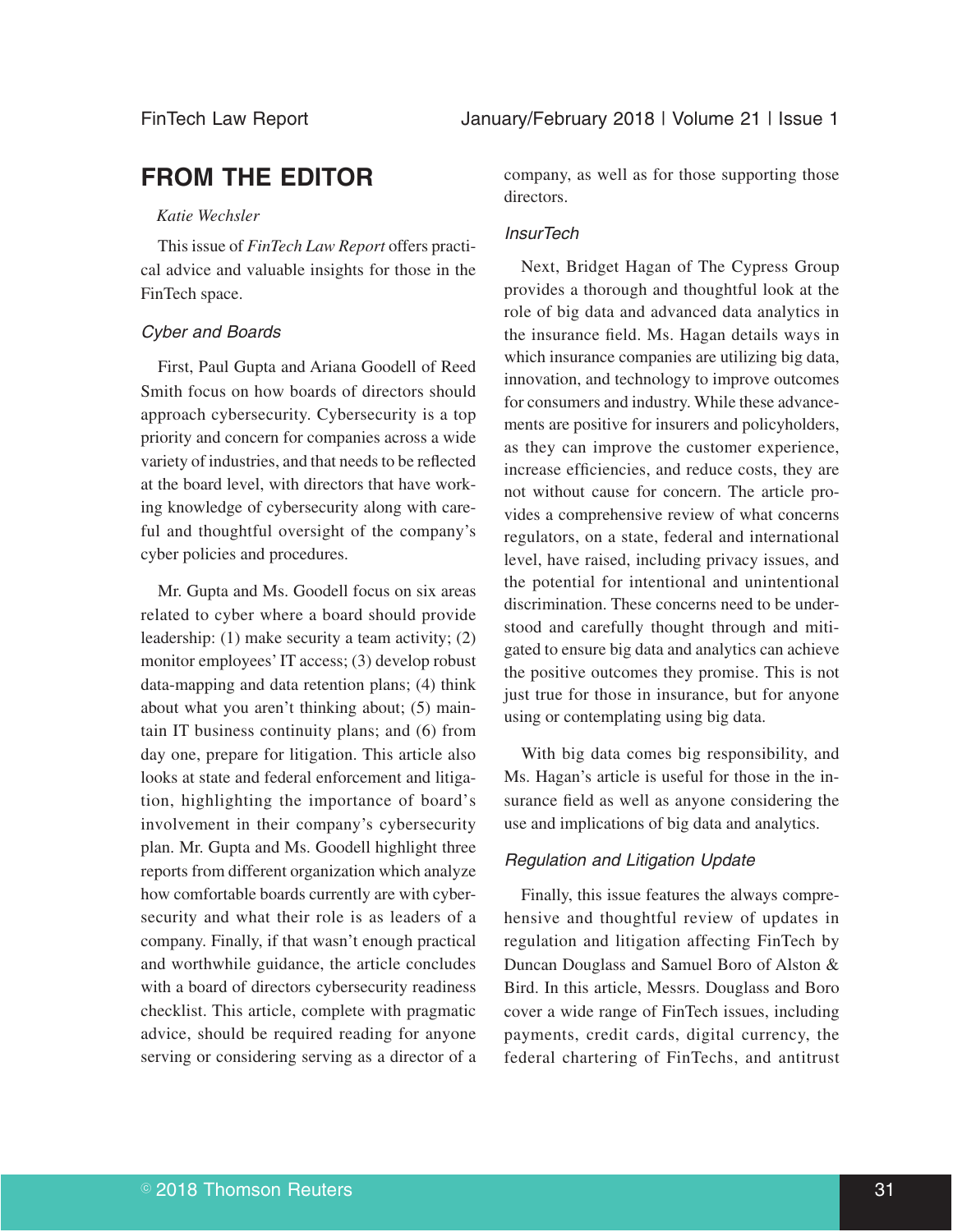## January/February 2018 | Volume 21 | Issue 1 FinTech Law Report

issues. As they do in every *FinTech Law Report* issue, the authors parse through a significant amount of litigation and regulation to provide readers with the most important and significant developments.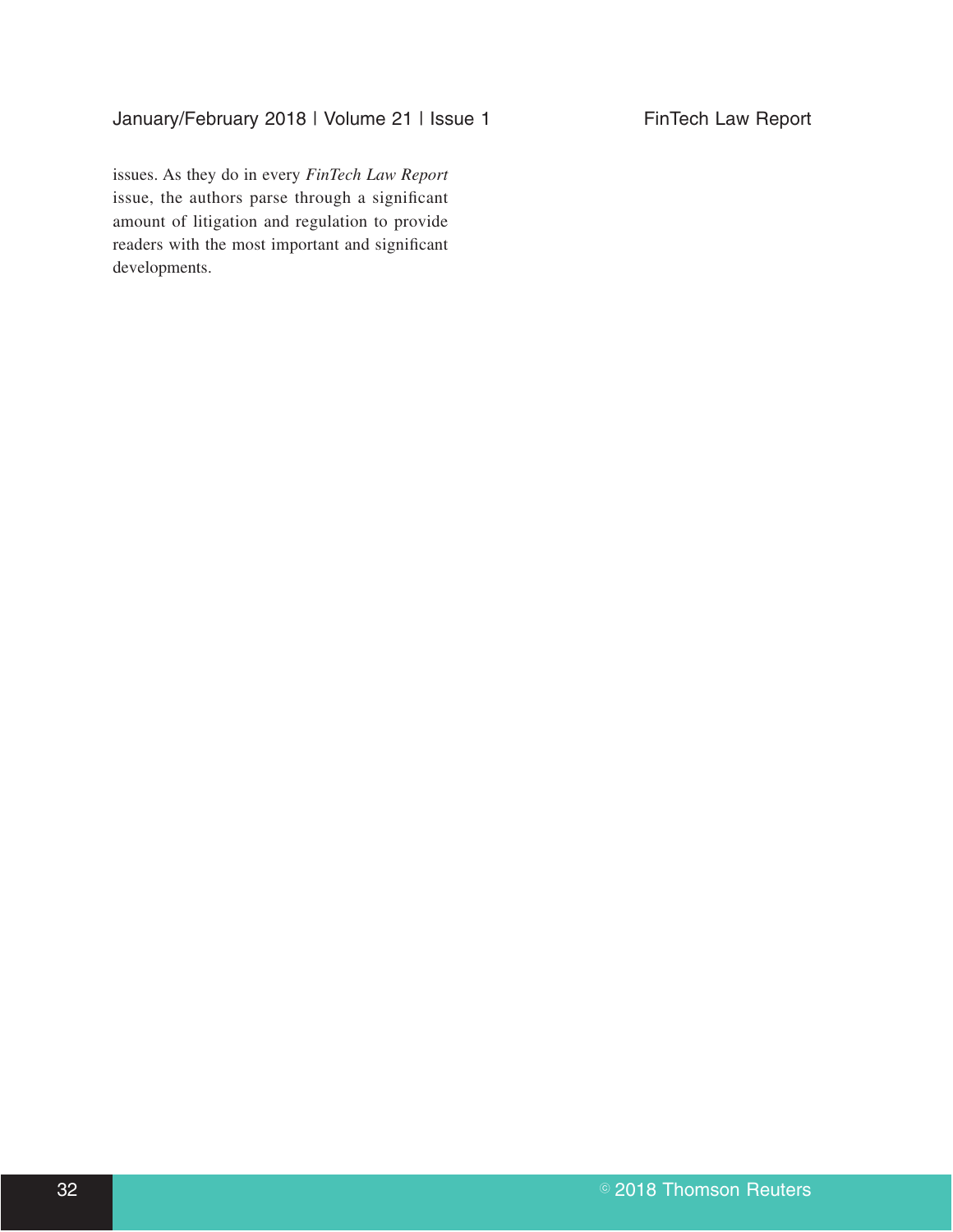### FinTech Law Report January/February 2018 | Volume 21 | Issue 1

#### **EDITORIAL BOARD**

#### **EDITORS-IN-CHIEF: JAMES SIVON**

Of Counsel Squire Patton Boggs

**AARON KLEIN** Fellow, Economic Studies & Policy Director, Initiative on Business and Public Policy Brookings Institution

### **KATIE WECHSLER**

Of Counsel Squire Patton Boggs

#### **CHAIRMAN: DUNCAN B. DOUGLASS**

Partner & Head, Payment Systems Practice Alston & Bird LLP Atlanta, GA

### **MEMBERS: DAVID L. BEAM Partner**

Mayer Brown LLP **DAVID M. BIRNBAUM** Financial Services Consultant

(Legal Risk & Compliance) San Francisco, CA

#### **JEANETTE HAIT BLANCO** Senior Regulatory Counsel PayPal San Jose, CA

**ROLAND E. BRANDEL** Senior Counsel Morrison & Foerster LLP San Francisco, CA

**RUSSELL J. BRUEMMER** Partner & Chair, Financial Institutions Practice Wilmer Hale LLP Washington, DC

#### **CHRIS DANIEL** Partner & Chair, Financial Systems Practice Paul Hastings LLP Atlanta, GA

#### **RICHARD FOSTER**

Senior Vice President & Senior Counsel for Regulatory & Legal Affairs Financial Services Roundtable Washington, DC

**RICHARD FRAHER** VP & Counsel to the Retail Payments Office Federal Reserve Bank Atlanta, GA

**GRIFF GRIFFIN** Partner Eversheds Sutherland (US) LLP Atlanta, GA

**PAUL R. GUPTA** Partner Reed Smith LLP New York, NY

#### **BRIDGET HAGAN** Partner The Cypress Group Washington, DC

**ROB HUNTER** Executive Managing Director & Deputy General Counsel The Clearing House Winston-Salem, NC

**MICHAEL H. KRIMMINGER** Partner Cleary, Gottlieb, Steen & Hamilton Washington, DC

**JANE E. LARIMER** Exec VP & General Counsel NACHA—The Electronic Payments Assoc Herndon, VA

### **KELLY MCNAMARA CORLEY**

Sr VP & General Counsel Discover Financial Services Chicago, IL

### **VERONICA MCGREGOR**

Partner Hogan Lovells US LLP San Francisco, CA

**C.F. MUCKENFUSS III** Partner Gibson, Dunn & Crutcher LLP Washington, DC

**MELISSA NETRAM** Senior Public Policy Manager and Counsel Intuit Washington, DC

**ANDREW OWENS** Partner Davis Wright Tremaine New York, NY

**R. JASON STRAIGHT** Sr VP & Chief Privacy Officer UnitedLex New York, NY

### **DAVID TEITALBAUM**

Partner Sidley Austin LLP Washington, DC

**PRATIN VALLABHANENI** Associate Arnold & Porter LLP Washington, DC

**RICHARD M. WHITING** Executive Director American Association of Bank **Directors**